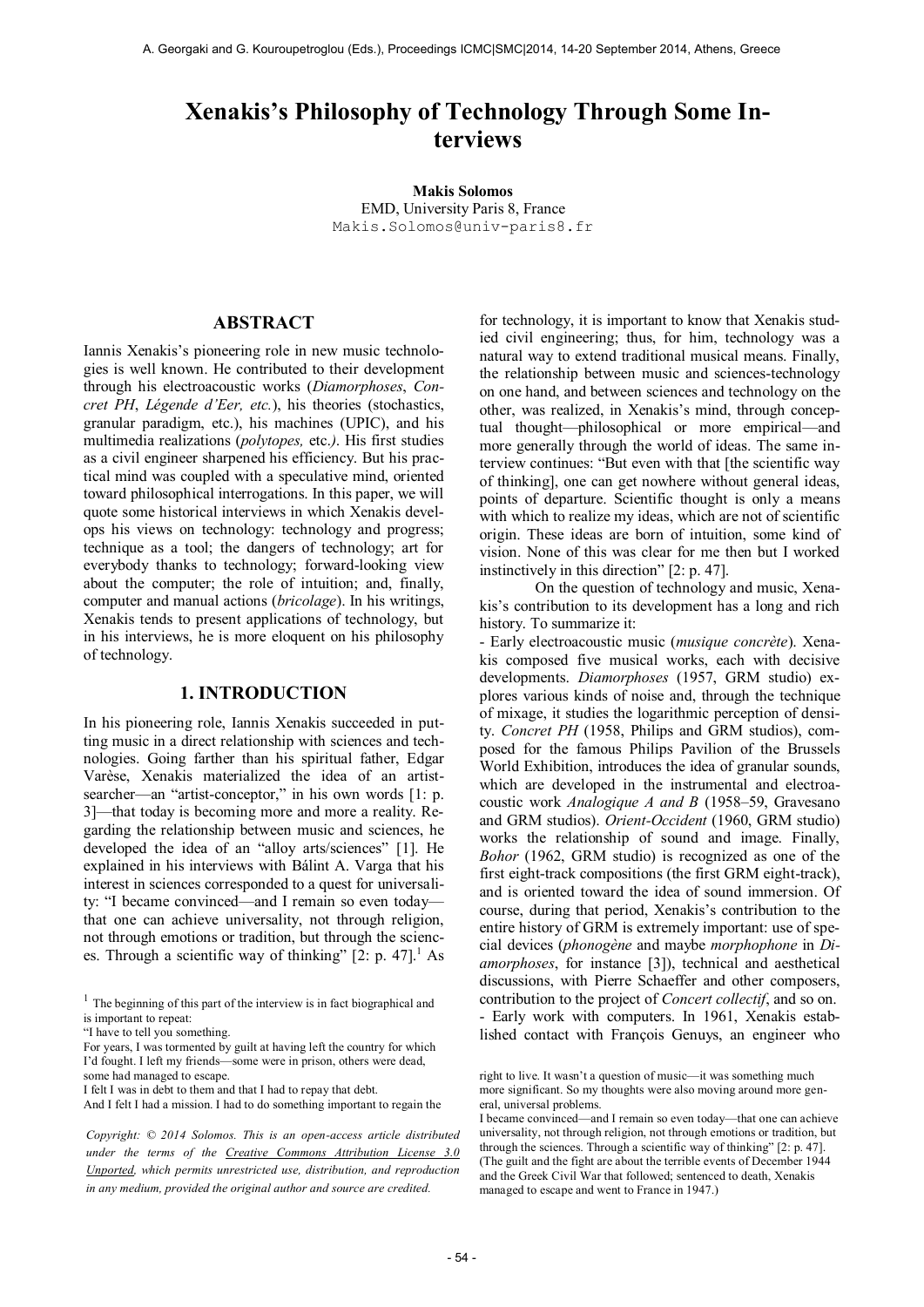worked for IBM. The next year, he gained access to an IBM computer, and he realized an ambitious program, the well-known ST-program that is given in the 1981 edition of *Musiques formelles* [4]. With this program, he composed *ST/48*, *ST/10*, *ST/4*, *Atrées*, and *Morsima-Amorsima* (and also *Amorsima-Morsima*, which was withdrawn from the catalogue), which, in the work catalogue established by the composer are dated 1956–62 to show that he thought to use a computer since *Achorripsis*  $(1956 - 57)$ .

- During the late 1960s and early 1970s, Xenakis had the opportunity to develop his own research center in Bloomington (Indiana University), the Center for Musical Mathematics and Automation, where he tried stochastic synthesis for the first time. Also during the 1960s, he founded his own center in France, the EMAMu, which in 1972 became the CEMAMu (Centre d'Études de Mathématiques et Automatique Musicales). The CEMAMu was an important center for developing technologies such as the UPIC or the GENDYN program. Many composers visited and composed for the UPIC (François-Bernard Mâche, Jean-Claude Eloy, Wilfried Jentzsch, Candido Lima, Frédéric Nyst, Julio Estrada, Peter Nelson, Richard Barrett, etc.).

- *Polytopes*. During the late 1960s and 1970s, Xenakis realized his well-known multimedia works (*Polytope de Montréal*, 1967, *Hibiki Hana Ma*, 1969–70, *Persepolis*, 1971, *Polytope de Cluny*, 1972–74, *Diatope*, 1977–78, and *Polytope de Mycènes*, 1978), which combine music, visual spectacle, spatial distribution and, for the *Diatope*, even architectural creation and programmatic texts. As has often been said, the xenakian *polytopes* realize the classical idea of art synthesis through technology.

- UPIC. In 1975, Xenakis realized his own synthesizer, the UPIC (Unité Polyagogique Informatique du CEMAMu), which is based on drawing and thus is in harmony with the fact that he very often used drawing to compose (instrumental) music. With UPIC, we can draw into two levels: in the microtime level, we draw sound curves, envelopes, and so on; in the macrotime level, we draw the whole composition. With UPIC, Xenakis composed *Mycènes alpha* (1978), *Taurhiphanie* (1987), *Voyage absolu des Unari vers Andromède* (1989), and the piece also using narrators and choirs, *Pour la Paix* (1981).

- GENDYN. In the late 1980s, Xenakis realized the program GENDYN (for dynamic generation of sound), which generalizes the Bloomington experiments with stochastic synthesis. With that program, he composed *Gendy3* (1991) and *S.709* (1994).

In this article, I discuss some important issues related to Xenakis' philosophy of technology<sup>2</sup>: What is technology for him? How should we use it for musical purposes? And so on. To do so, I present as main material some Xenakis interviews. Benoît Gibson and I are preparing an edition with a selection of Xenakis's interviews. Many of them address the question of technology and, in his responses here, Xenakis develops his views on the philosophy of technology. In his main writings (articles and books), he deals more with pure applications. Some of the interviews that will be used are not easy to find, while others are more known. In chronological order, they are: Mario Bois, *Xenakis. Musicien d'avantgarde* (1966) [12]; Jacques Bourgeois, *Entretiens avec Iannis Xenakis* (1969) [13]; Giorgos Pilichos, "Ιάννης Ξενάκης" (1973) [14]; "Témoignage d'un créateur" (1968) [15]; Pierre Darras, "Musique et programmation" (1970) [16]; Jean-Marc Leclerc, Yves Bertrand, "L'ordinateur, instrument du XXème siècle" (1977) [17]; "Science et société. L'informatique musicale" (1982) [18]; François Delalande, "*Il faut être constamment un immigré," Entretiens avec Xenakis* (realized in 1981, published in 1997) [19]; Ira Feloucatzi, "Iannis Xenakis. Un compositeur grec au rayonnement international" [20].

# **2. TECHNIQUE AND TECHNOLOGY**

Let's first read some interviews to understand what technology—and more generally, technique—means for Xenakis.

# **2.1 Technology and progress**

As was said, it was natural for Xenakis the civil engineer to believe strongly in the utility of technology. For him, there was no split between traditional musical techniques and all types of technologies, even if they are not intended at first for music making, including of course the socalled "new technologies" (tape techniques, computer, etc.). To use whatever technology for composing music is enough to make it *musical*. It is also why Xenakis strongly believed in the idea of progress through technology:

"La musique électronique connaîtra un développement et un succès énorme auprès des jeunes générations, cela va de soi. Elle sera bien sûr dépendante de l'équipement et des professeurs. À mon avis, les progrès techniques exercent une pression telle que je vois dans la musique électronique un débouché inévitable." [20: p. 275]

This view about technology is of course related to the fact that Xenakis was deeply a modernist. This is why technology is always related to the idea that we can transform humanity for the better:

 "Aujourd'hui, il est possible que la société puisse accéder à une transformation de son esprit même, avec le remplacement des vieilles catégories du raisonnement par d'autres selon lesquelles beaucoup de notions traditionnelles apparaîtraient caduques. Ainsi celles de l'espace et du temps. […] La musique de demain, en procédant par une structuration inédite, particulière de l'espace et du temps, pourrait devenir un outil de transformation de l'homme, en influant sur sa structure mentale." [13: p. 39]

#### **2.2 Technique as a tool**

But what is technology and, more generally, technique? After World War II, many European philosophers and artists criticized technique in itself—and not only the use that someone can make of it—as a source for alienation: Theodor W. Adorno and Max Horkheimer [21], Martin Heidegger [22], Jacques Ellul [23], Kostas Axelos [24]

<sup>&</sup>lt;sup>2</sup> Some commentators already have raised important questions related to this topic: see [5, 6, 7, 8, 9, 10, 11].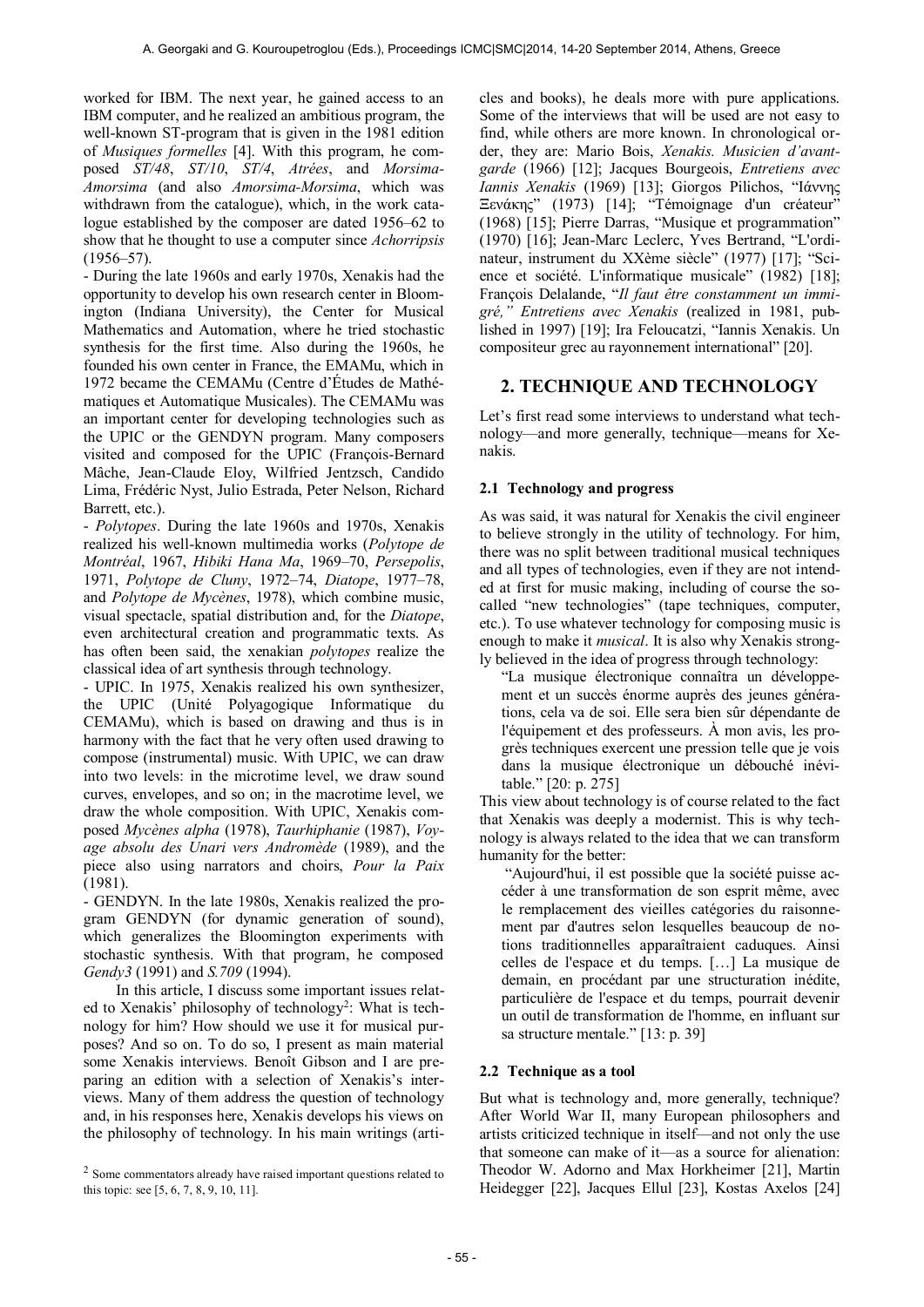(another Greek political refugee in France), etc. But Xenakis saw technique as a tool. That does not mean that it is neutral but that it is from the same essence as the human being: it is the extension of his hands, of his legs, of his mind:

 "Il y a trois attitudes devant la technique aujourd'hui :

- L'attitude de l'artiste en général qui veut l'ignorer.

- De la part des intellectuels, il y a des attitudes négatives qui veulent que la technique soit asservie aux industries, à l'État et à la société de consommation ; par conséquent, c'est une chose à détruire ou à ignorer. Elles veulent que la technique soit une espèce de dieu actuel, une espèce de Moloch auquel on se soumet parce que l'on ne peut faire autrement.

- La troisième position, qui est la mienne, consiste à penser que la technique est un outil de travail, un outil de réalisation, un outil d'expansion de l'homme et, par conséquent, utile en art." [15]

(This is why the argument of Olivier Revault d'Allonnes [25]—a philosopher of arts and friend of the composer that Xenakis "subverts" technology by using it for making music was not important for him.)

Now, if technique is (merely) a tool, it has to be mastered:

#### "*Pour vous, l'appareil physico-mathématique est-il une aide à la création ?*

Pas simplement… c'est une base pour mon travail de composition. Quant à l'informatique, elle me fournit l'équipement nécessaire, la quincaillerie comme disent les anglo-saxons. En fait, la musique est une mise en sons de la pensée. Si cette pensée est limitée à des états d'âme, elle ne va pas très loin ; mais si elle est pétrie de problèmes philosophiques et mathématiques, alors la musique s'apparente aux recherches fondamentales.

 $[\ldots]$ 

#### *C'est donc le mariage parfait entre la création artistique et la technique ?*

Oui, presque parfait, mais attention, la technique peut submerger l'usager : il faut se défendre ; utiliser des techniques, c'est bien, mais il faut les dominer, rester sur le qui-vive. La technique permet d'explorer de nouveaux domaines proposés par la pensée théorique et esthétique ; puis ces domaines une fois explorés, il faut aller plus loin. En fait, l'informatique est faite de rationalité simple ; en tant que compositeur, j'apporte sans cesse la complexité, parfois irrationnelle, dans cette rationalité." [18]

#### **2.3 The dangers of technology**

By saying that technique is (just) a tool. Xenakis is first of all fighting the traditional distrust and fear against technique, which often is based on superstition. That does not mean that he is unaware of the dangers of technology. Of course, for today's readers, and especially for those who are convinced that we are living an ecological catastrophe because of the domination of technique, this awareness will not be enough. But we should read Xenakis remembering his historical context. Here are two interviews, from the 1970s and the 1980s:

 "[Concernant les relations entre l'esprit et la technologie,] est-ce que vous partagez les prévisions pessimistes, que formulent même de nombreux hommes de l'esprit et des sciences, selon lesquelles la technologie menace l'esprit et l'art ?

Tout ce que fait l'homme menace toujours l'homme. Oui, il est vrai que la technologie a été utilisée et est encore utilisée [ainsi] ; au Vietnam, par exemple, pour exterminer un peuple entier. Cependant, la technologie a aussi permis le merveilleux bond vers la lune ou la thérapie à travers la médecine, afin de démultiplier la force de l'homme sur son art, sur son expression. Ceci ne signifie bien sûr pas que tous peuvent agir ainsi ; certains le peuvent, d'autres non." [14]

#### "*L'ordinateur est-il à même de traduire le sentiment humain, le lyrisme, la sensibilité de l'âme, toute chose que l'on attend de la musique ?*

L'ordinateur, de même d'ailleurs que tout moyen d'expression technique, n'est que l'instrument de celui qui l'utilise. L'ordinateur offre davantage de possibilités, c'est tout. Le résultat dépend de la personne, de son génie, de ses inclinations. L'ordinateur n'est pas une garantie, mais une source de possibilités.

*Le développement de la technologie a aussi ses côtés négatifs, comme l'ont prouvé la récente catastrophe de Tchernobyl et l'accident spatial américain. Comment voyez-vous l'avenir de l'homme face aux progrès techniques et au danger de déséquilibre écologique ?* 

L'homme acquerra progressivement une plus grande maîtrise de la technique et de ses moyens. Des accidents, on retire inévitablement une expérience qui ne peut que nous rendre plus prévoyants. Mais il faut être vigilent parce qu'en même temps que progresse la technique, les dangers de panne ou de fuite se multiplient. L'être humain réclame – et c'est une des exigences majeures – que soit écarté tout danger de guerre, que les progrès techniques qui comportent une quelconque menace, comme l'utilisation de l'énergie atomique, se poursuivent, mais soient affectés à d'autres domaines, pacifiques. Notre planète a presque pris l'allure d'une seule et même nation puisque les conséquences écologiques des accidents nucléaires ignorent les frontières, et que nous sommes tous confrontés au même destin face aux menaces de déséquilibre écologique qui naissent des progrès techniques et du recours à l'énergie nucléaire. Mais ces dangers – là aussi nous devrions progressivement les maîtriser. La suppression des frontières sera une conséquence de l'évolution, un pas vers la culture « planétaire » dans laquelle nous nous engageons de gré ou de force.

L'*Antigone* de Sophocle comprend un hymne à la gloire de l'homme qui commence ainsi : « Les infortunes sont multiples ». L'homme a fait un pas en avant, un autre en arrière, il a traversé de nombreuses épreuves, a beaucoup souffert, a beaucoup créé, pour son bonheur ou son malheur. Il est arrivé très loin grâce à ses interventions. Son avenir dépend de l'usage qu'il en fera." [20]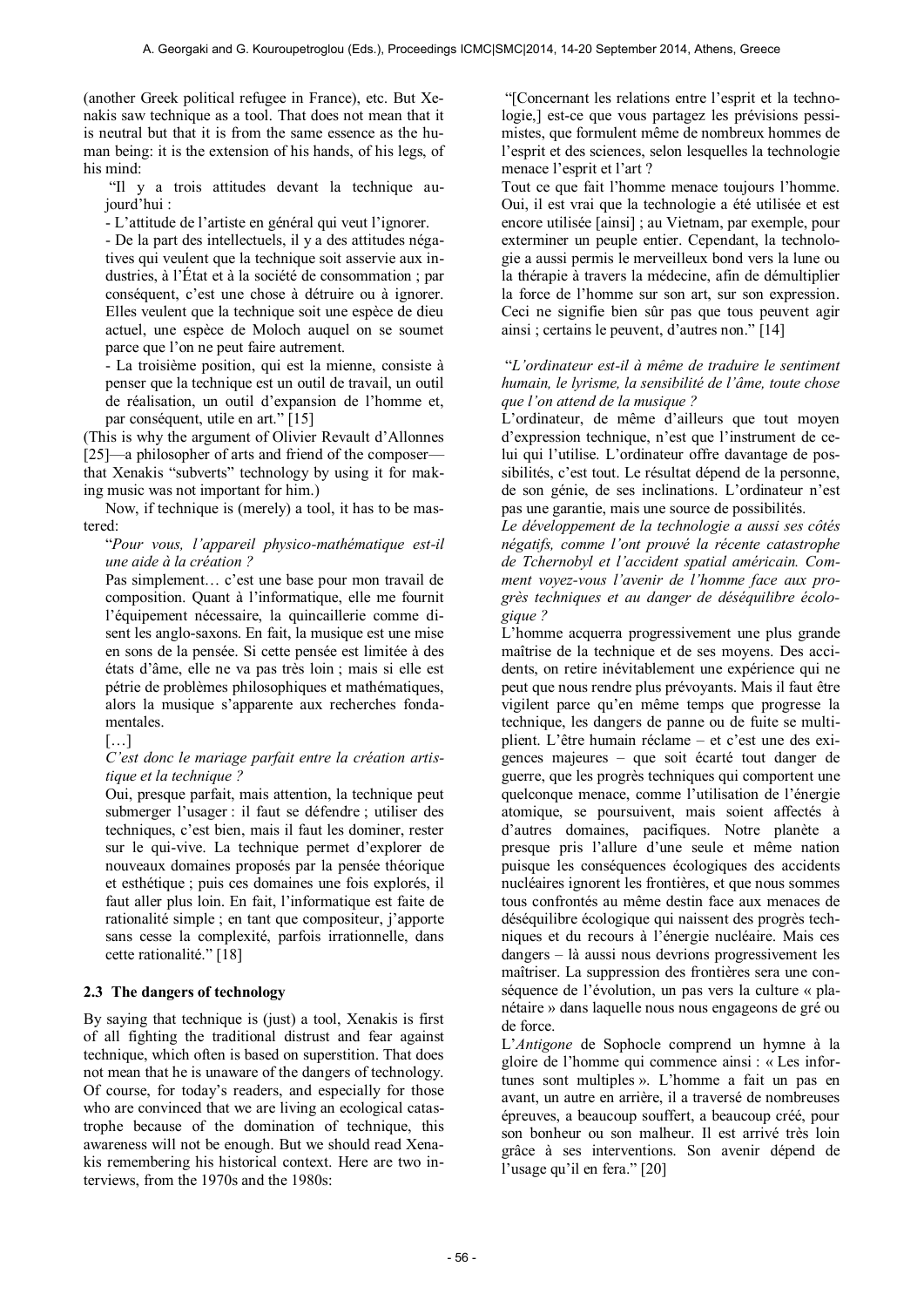In ancient Greek, the quotation of Sophocles is: *Polla ta dhina*, which is the title of a Xenakis composition of 1962. In fact, Xenakis's position could be the same as that of Sophocles: a belief that human beings can make great things but that they also are a great danger to the earth.

# **2.4 Art for everybody**

For Xenakis, technology as progress means the possibility of real democracy—something that we tend to forget today because technology is increasingly related to the economic interests of the very few. Speaking about art means the possibility of making it easier to learn how to create and, therefore, putting music making in the hands of everybody. This was of course one of the basic credos of classical modernism, especially the one that the idea of (technological) progress was related to social progress and to democratization, which flourished during the beginnings of the Soviet revolution or with the Weimar Republic. In the frame of contemporary music during the 1970s—after the 1968 revolts—this credo returned, but softer, more reformist than revolutionary. It was materialized by the idea that we do not need only new works of art but also new ways of thinking about art and of learning it. Then, the focus was on the pedagogy of music. Xenakis explored this possibility in relationship to the UPIC, which seemed to be an easy tool to make music:

 "Vous étudiez présentement les possibilités d'une utilisation pédagogique de l'ordinateur.

Nous sommes en effet à mettre au point un système s'adressant à la fois aux enfants et aux adultes, et qui permettra de *composer* sans avoir à passer par le code spécialisé qu'est le solfège.

Car, qu'est-ce que *composer*, sinon appeler des sons tirés d'un stock et les organiser, les filtrer, les moduler, les monter, les mixer ? Un enfant peut, par exemple, enregistrer sa voix, la convertir numériquement, puis l'utiliser en tant que matériau sonore. Une fois stocké, un son peut être rappelé, réentendu à volonté. Deux sons peuvent être rappelés en superpositions, donc déjà en *com-position*.

En utilisant un symbole facile, on peut *dessiner* les sons sur la table graphique et en recevoir immédiatement le résultat sonore. Nous percevons déjà, ici, le pas en avant apporté par l'informatique par rapport à tous les autres moyens de faire des sons, c'est-à-dire que nous pouvons penser la composition musicale de manière très immédiate et très facile. En effet, on ne joue plus avec les sons en *imagination* seulement, avec des possibilités de réalisation *future*, mais dans l'immédiateté, *dans la réalité*. Dans le cas des enfants et des adultes, cela facilite énormément les choses. Vous vous rendez compte, du même coup, qu'on peut remplacer tous les studios de musique électronique par une unité comme celle-là parce que, de toutes les fonctions, la plus simple, la plus bête et la plus nécessaire, c'est le montage : découper un son, le coller ailleurs. Ensuite, c'est le mixage. L'ordinateur simplifie ces fonctions : réentendre un son, le renvoyer au stock ou le garder, le combiner avec d'autres, fabriquer une séquence et l'entendre, la modifier – toutes ces opérations s'exécutent facilement et rapidement. Il en est de même des autres fonctions : filtrages, accélérations, modulations, qui peuvent être inclues dans un logiciel et utilisées avec les autres paramètres à la discrétion du compositeur. Et je parle toujours de l'enfant… justement, l'ordinateur permet de programmer toutes ces données et de les obtenir non plus au petit bonheur, mais sur commande et de façon ordonnée." [17]

#### "*Comment voyez-vous l'évolution de l'informatique musicale dans les années à venir ?*

Tout d'abord, le développement des microprocesseurs permettra de multiplier les systèmes du type UPIC. L'introduction de telles machines dans les centres universitaires, les conservatoires et tous les centres de culture ouvrirait des perspectives immenses, non seulement pour la recherche, mais aussi pour la pédagogie. Ensuite, c'est la première fois dans l'histoire de l'humanité que l'homme peut accéder directement à la composition. Il n'a plus besoin de connaître la symbolique du solfège, ni de savoir jouer d'un instrument. Dans les années à venir, avec le développement de la télématique et de l'informatique individuelle – l'ordinateur dans les foyers – l'homme pourra créer seul chez lui avec une table électromagnétique reliée à des périphériques extérieurs. Je pense que, d'une certaine manière, la fonction sociale de l'art pourra être résolue aussi par l'informatique. Enfin, l'homme de la rue va pouvoir *penser* la musique." [18]

# **3. PHILOSOPHY OF COMPUTER**

Let's focus now on Xenakis' philosophy regarding the computer and its use for making music. There are not many words on that subject in his main writings (books and articles), but it is just the opposite in his interviews, especially in the 1960s and 1970s. Because he was one of the first musicians to use the computer, he was often asked about it.

#### **3.1 Forward-looking**

First, it is important to notice that, even while using a computer, which was new at that time, Xenakis remain oriented toward the future. In the following important interview about the computer and music (which also will be quoted later), he is speaking about how to exceed the current theory of knowledge and to introduce the human body on it again, Then, he predicts the appearance of the new field of sonification, and finally, he envisages the possibility of exceeding the binary logic and even today's notion of the computer:

 "À votre avis, l'ordinateur permet-il de dépasser la théorie de la connaissance que nous avons actuellement ?

Je ne sais pas si on peut la « dépasser », mais on va certainement plus loin dans les applications. Entendre une mélodie, c'est reconnaître des variations de fréquences. C'est donc un *détecteur* que nous avons. […]

C'est un domaine tout nouveau, mais qui peut se développer de façon extraordinaire d'ici une génération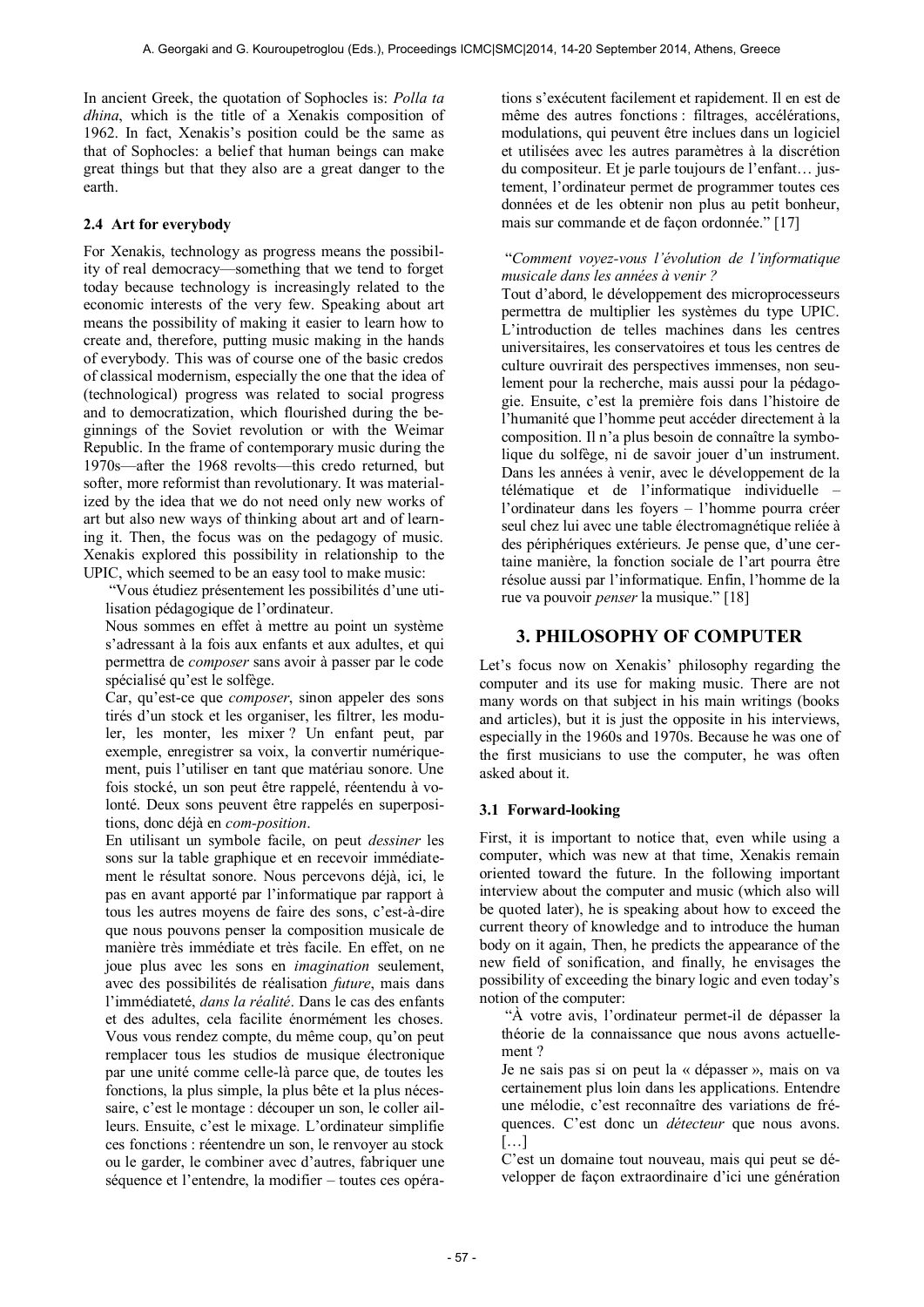ou deux, car la technologie permettra de faire ce type d'expériences : joindre tous les phénomènes, tous les périphériques de l'homme – ses mains, ses yeux, ses oreilles, sa peau.

*Au fond, réintroduire le corps dans la connaissance…* 

Absolument. Voici un cas où j'ai suggéré des expériences — qui d'ailleurs n'ont pas été faites, parce que les gens étaient trop paresseux. Vous prenez les courbes statistiques d'une variable quelconque : la bourse, le coût de la vie, l'inflation. Je suppose que vous voulez y reconnaître des périodicités : des influences saisonnières, par exemple. Une analyse statistique peut vous les donner. Mais si vous passez cette courbe par un convertisseur numérique analogique, vous pouvez *entendre* cette courbe et en reconnaître les périodicités à *l'oreille*, qui est d'ailleurs un détecteur formidable.

#### […]

#### *Est-ce que l'ordinateur peut être parfois obstacle à la découverte ?*

Bien sûr ! Car l'ordinateur est quand même basé sur une certaine technique de la pensée : la logique binaire. Mais elle est peut-être trop limitée, ce qui veut dire que l'ordinateur tel qu'il est actuellement ne devrait pas couvrir d'une manière impérialiste tous les domaines. Une fois qu'on en est conscient, on doit être sur ses gardes.

*Vous essayez de dépasser le binaire ?* 

Je ne sais pas si c'est « dépasser » le binaire. Ce serait plutôt « ne pas rester pris dans le binaire ». Voilà : rester détaché, tout en utilisant les choses.

*Comment avez-vous pris vos distances vis-à-vis de l'ordinateur ?* 

En allant *à côté* de l'ordinateur et des mathématiques. La physique, par exemple, donne des modèles extraordinaires, mais *à côté* des mathématiques : la description de la formation des galaxies en spirale est une science qui s'est développée assez récemment, mais l'intuition était là bien avant les mathématiques.

Les mathématiques sont là pour *fonder* ou *formuler* quelque chose. Quand nous nous demandons : « Comment, à partir d'un gaz qui est amorphe, un mouvement se crée-t-il lentement, prend-il des formes, des phases déterminées ? ». Cette question ne vient pas des mathématiques. Elle est relativement récente, mais elle vient de l'intuition et de l'observation, d'une intuition observative.

C'est donc l'intuition de trouver quelque chose *à côté* des ordinateurs qui nous permet d'aller plus loin, même dans le domaine propre de l'ordinateur, c'est-àdire de créer des machines beaucoup plus riches que les ordinateurs de la structure actuelle.

*Au fond, l'ordinateur n'est qu'une étape.* 

… Comme les bateaux. Ils étaient valables jusqu'à l'arrivée des hydroglisseurs…" [17]

#### **3.2 The role of intuition**

A second important element of Xenakis's philosophy about the computer is the idea that, behind the use of computer, there must be something called "intuition"; otherwise, the results will not be interesting:

 **"**Vous avez fait allusion à la « justesse » de l'intuition. L'utilisation rationnelle de l'ordinateur est-elle nécessairement basée sur des intuitions ?

Oui. L'ordinateur ne peut donner que des résultats, calculer selon vos instructions. Et si vos instructions ne sont basées sur aucune intuition, vous suivez au petit bonheur une combinaison de formules, de systèmes ou de chaînes – ce qui d'ailleurs ne fait pas une *idée*.

Mais si vous avez une direction, une *intuition*, une « idée », comme on dit, et que vous êtes têtu, et que vous essayez, vous pouvez avoir des surprises, évidemment, comme vous pouvez, au bout d'un certain temps, en cherchant fort, tomber juste.

Il se peut aussi qu'ayant une intuition, vos méthodes ne soient pas bonnes. À supposer alors que vous changiez de méthode et que vous trouviez la bonne, c'est votre intuition initiale qui vous fera reconnaître la vraie direction.

L'intuition est un guide fondamental, aussi bien de recherche que de connaissance – et de pratique, naturellement. On ne peut séparer intuition et raisonnement. Cette dichotomie est complètement farfelue et stupide. Malheureusement, c'est un cliché qu'on a enseigné dans les écoles et qui se continue dans la vie politique et ailleurs." [17]

#### **3.3 Bricolage**

Finally, recognizing the important role of intuition, Xenakis argues for the necessity of introducing what we could call "manual actions" on the results given by the computer. This is well-known among all musicologists; the actions compared the calculations (made by computer or by hand, as is the case in many pieces) and the scores. There are many differences—for instance, a precise analysis of *Nomos alpha*, which is one of the most calculated compositions, shows about 14% of differences [26: p. 521]. In my studies on Xenakis, I often wrote about this question [27, 28, 29, 30, 31], using the French word *bricolage* to characterize these manual actions. I take it in the sense of Claude Lévi-Strauss's *La pensée sauvage* [32]. He writes that *bricolage* is a kind of intermediate phase between the mythical (or magical) thought and the rational (scientific) one (the adjective "intermediate" must not be understood in an evolutionary sense: we can replace it with the word "mediation.")

Let's first read the interview with François Delalande (conducted in 1981), where Xenakis assumes that he is making manual actions:

 "[Prenez-vous de la distance par rapport aux programmes informatiques ?]

Absolument. C'est nécessaire, ça. Il faut une certaine distance. Il y a des gens qui disent : « Voilà, j'ai fait un programme et tout ce que me donne la machine, je le prends ». Ce n'est pas possible. Parce que soidisant la machine ne se trompe pas. Elle ne se trompe pas, mais son programme, ce n'est pas la machine qui l'a donné, c'est le compositeur. Et c'est là où il se trompe quand il pense que c'est absolu. Non. Et la preuve, c'est que le résultat la plupart du temps, lorsque c'est fait comme ça, est sans intérêt parce que…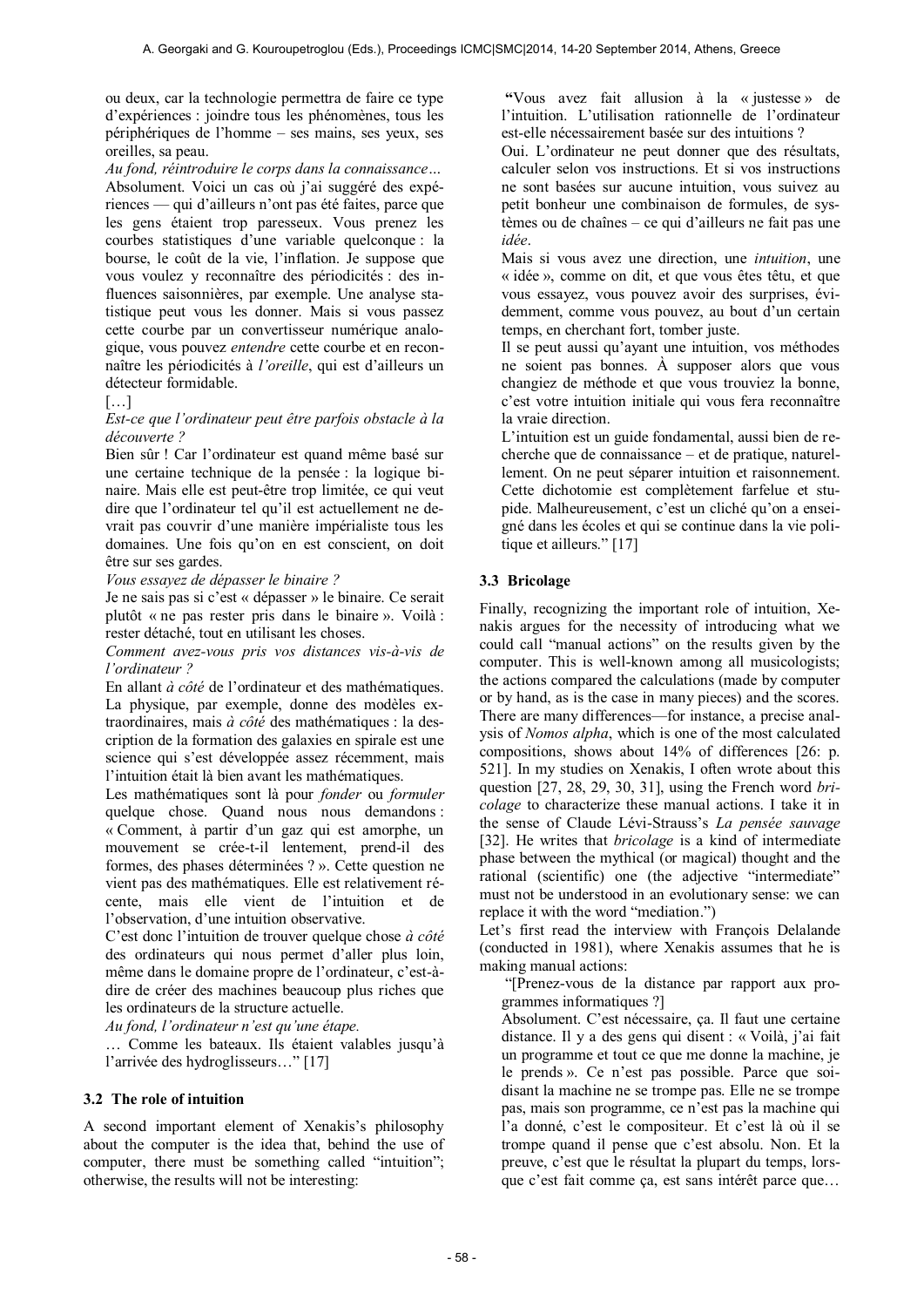par la nature même de la machine, cela ne peut pas être intéressant. Il faut un effort colossal d'imagination et d'inventivité pour pouvoir donner à la machine la vie qui lui manque." [19: 25-32]

Here is an important interview of the 1960s in which he explains clearly that he is changing the results of the machine at least for 10%, so as to adapt them:

"*Pourquoi utiliser une machine à calculer ?*

En 56-57, j'ai écrit *Achorripsis* pour orchestre : cette œuvre est une sorte de réponse à une question fondamentale que je me posais depuis longtemps, aussi bien esthétique que philosophique, à savoir : peut-on fabriquer, et y a-t-il un sens à fabriquer une œuvre contrôlée sur un plan général pas un minimum de règles de composition ? J'avais répondu à l'époque après beaucoup de temps et de recherches, d'une manière théorique, par le calcul des probabilités que j'employai donc pour une œuvre que j'intitulai *Achorripsis*. Tout de suite, il m'est apparu, puisque cette chose était totalement résolue par le calcul, qu'il serait possible de faire tourner une machine qui calculerait à ma place. Quel est l'intérêt de la machine ? C'est d'abord d'objectiver la thèse. Puis c'est d'explorer facilement des parties qui seraient difficiles ou impossibles à la main pour ce qui est du temps des calculs ; c'est également de tester si une pensée philosophique peut avoir un répondant sonore et être, devenir un objet intéressant du point de vue sonore. Enfin, l'intérêt est de créer une forme de composition qui n'est plus l'objet en soi mais une idée en soi, c'est-à-dire une famille d'œuvres possible. Voilà donc, grâce à un complexe de formules et de raisonnements logiques, les données et les nécessités qui m'ont obligé à utiliser la machine à calculer IBM 7090.

*J'ai entendu un de vos collègues expliquer votre processus de composition. D'après lui, vous donnez à la machine des éléments (ce que vous appelez un programme), la machine vous donne toutes les possibilités de combinaisons et vous choisissez, parmi elles, pour écrire définitivement votre œuvre.* 

Ce n'est pas ça, car alors, cela n'aurait aucun sens. Non, il faut (l'intérêt étant d'atteindre un but en astreignant la pensée à la rigueur du problème) pouvoir produire l'édifice, produire une structure abstraite de formules et de raisonnements qui, habillée en musique par les sons, soit intéressante jusqu'au bout. Voilà le pari. Que cette « chose » soit d'abord une chose originale, c'est-à-dire sans précédent, et qu'elle soit intéressante. Une chose nouvelle est toujours intéressante puisqu'elle est nouvelle, mais elle peut être profondément ou superficiellement originale. À la machine, je fournis donc un réseau très précis, très serré de formules et de raisonnements, toute une chaîne, c'est ce qui constitue en effet le programme. Puis, on lui fixe les données d'entrée, que vous fournissez à une sorte de « boîte noire ». Elle fonctionne et vous sort des résultats. Vous changez les données d'entrée, vous faites fonctionner : les résultats sont différents. La latitude de ces données d'entrée peut être très grande ou très faible, cela dépend de vous. Il y a donc un choix arbitraire de départ, mais la structure, elle, ne change pas, la structure abstraite. Donc, de ce point de vue là, il y a un mélange d'apriorisme, et de choix arbitraire : les apriorismes correspondent au programme et le choix arbitraire correspond au choix particulier des données d'entrée. Cette machinerie, cette horlogerie stochastique probabiliste que j'ai faite, par exemple pour cette famille d'œuvres, c'est vraiment une espèce d'horlogerie mentale imaginaire qui peut donner soit des œuvres pour un instrument soliste, soit des œuvres pour le chant, soit des œuvres pour tout un orchestre, ou, comme je l'ai fait pour *Stratégie*, pour deux orchestres. Vous avez une grande latitude de choix. Vous pouvez utiliser n'importe quel instrument dans un intervalle très réduit ou au contraire dans toute sa richesse. Vous pouvez aussi agir sur la structure de l'œuvre par exemple en imaginant de lui donner une densité plus ou moins grande, une densité physique (beaucoup de notes ou peu de notes), en décidant de la répartition de ces notes, de leur teinte, leurs couleurs dans telle classe de sensibilité ensuite dans l'évolution globale, dans la forme. Il y a toutes sortes d'actions, mais il faut bien sûr entrer alors dans l'horlogerie même pour comprendre quelles sont toutes les latitudes données : ce langage des machines est universel, mais j'avoue qu'il nécessite un savoir que les musiciens ne possèdent généralement pas.

#### *À la sortie de la boîte noire ?*

Je fignole à la main le matériau reçu en suivant exactement le même principe théorique qui règne dans la boîte noire ; c'est-à-dire que je fais une boîte vivante, qui est en quelque sorte collée à la sortie de la boîte principale. J'ai environ 10% des décisions qui m'appartiennent encore à la sortie, sauf pour *Atrée* où, voulant marier les deux modes de composition, je me suis permis une intervention beaucoup plus grande à la sortie.

*Il n'y a pas d'œuvres que vous donnez brutes à leur sortie de la machine IBM ?* 

Non, car il faut quand même passer par le décodage, la transcription en notation traditionnelle pour l'orchestre. De plus, la machine donne souvent des solutions injouables sur le plan pratique.

*Si vous disposiez d'une machine imaginaire idéale et merveilleuse, prendriez-vous brut tout le travail qu'elle ferait ?* 

Si le résultat final était intéressant, je conserverais le tout ; mais il faut avoir un résultat intéressant, c'est-àdire obtenir une espèce de kaléidoscope mental, stochastique si vous voulez, qui soit partout valable et dans tous les cas ; alors, avoir un tel objet devient merveilleux du point de vue abstrait, spéculation tout à fait abstraite comparable au pouvoir de fabriquer un être vivant tout à fait original, mais vivable et vivant dans toutes les circonstances de la vie." [12]

With the following third and last interview, Xenakis also is answering the question of how he can imagine the calculation's results.

 **"***Est-ce que pour vous, ce qui sort d'un traitement en machine est un produit achevé ?*

Ah ! c'est une question complexe. En principe, le programme qui représente une composition musicale formalisée doit être suffisamment bien fait et intéres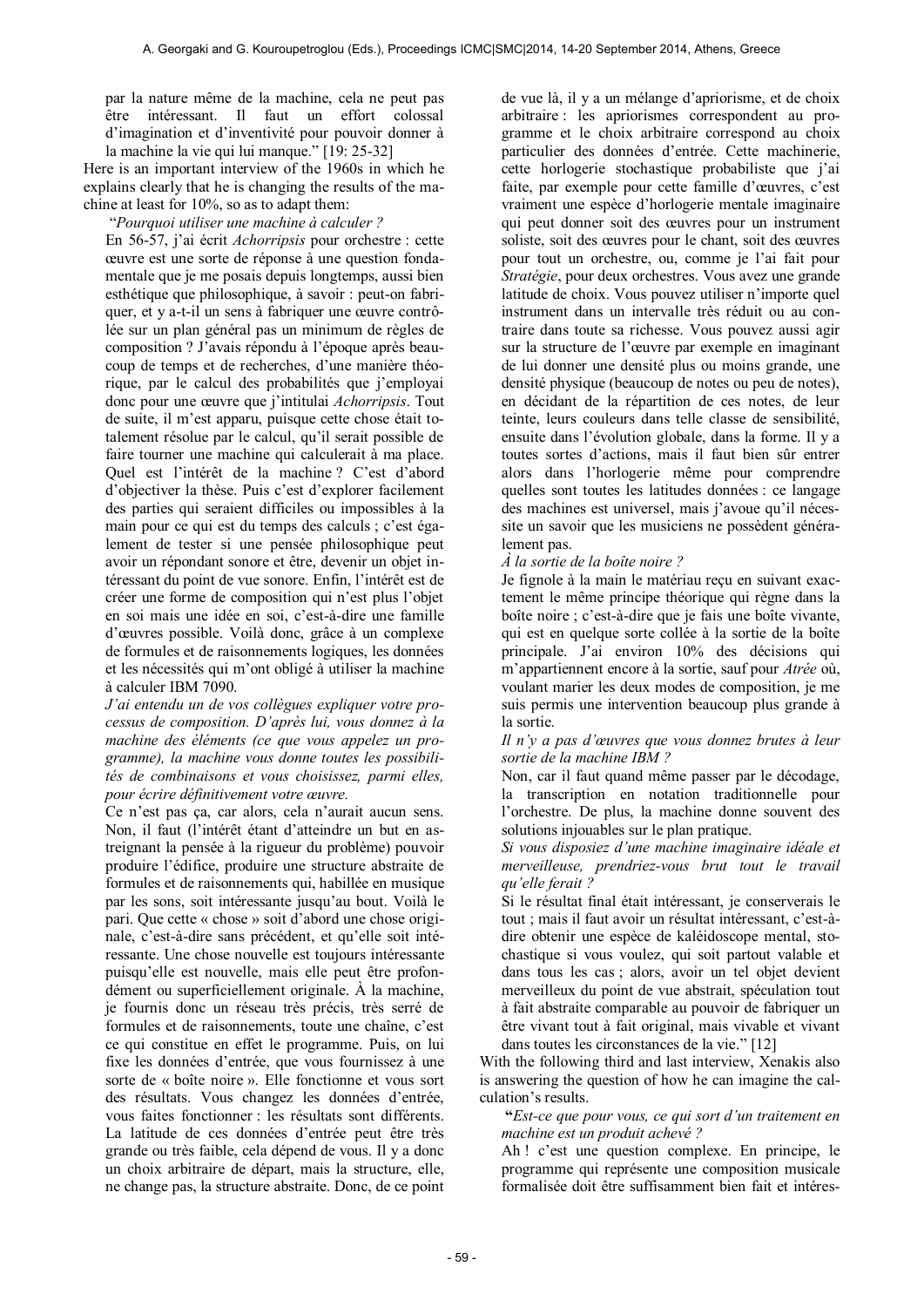sant pour que le résultat soit valable ; parfois si, dans des détails, il n'est pas valable, on peut le corriger, le rectifier à la main ; mais si, en général, il donne des résultats vraiment sans intérêt, eh bien il faut le balancer par la fenêtre : c'est qu'il y a une erreur, non pas dans l'écriture du programme puisqu'il donne un résultat, mais dans la conception même du programme. Cela pose un problème : pourquoi ce vice de composition, et comment ? C'est là que le compositeur actuel est obligé de pouvoir prédire ce qui va se produire dans tous les cas et de former une chose abstraite, même s'il n'a pas la possibilité d'intervenir, parce que ça coûte trop cher, et puis parce que c'est ça le jeu, c'est de pouvoir créer une chose qui soit sans retour, c'est-à-dire qui soit bonne. Les corrections doivent être faites avant de lancer le programme ; toutes les corrections sont décidées par l'imagination.

*Mais vous avez une représentation sonore de l'œuvre qui va sortir du traitement machine ?* 

Ce n'est pas une représentation sonore d'une composition particulière, mais c'est une représentation sonore de beaucoup de compositions qui devra exister, puisqu'un programme, s'il ne fait qu'une seule composition, ne vaut pas la peine d'être écrit ! Ce qu'il est intéressant de faire, c'est un programme qui, en changeant des données d'entrée, vous produise une famille d'œuvres. Il faut prévoir dans ce cas-là non pas une seule œuvre mais toute une famille." [16]

# **4. CONCLUSIONS**

In this article, we have quoted some historical interviews in which Xenakis develops his views on technology: technology and progress; technique as a tool; the dangers of technology; art for everybody thanks to technology; forward-looking views on the computer; the role of intuition; and, finally, computer and manual actions (*bricolage*). As noted earlier, in his writings, Xenakis tends to present applications of technology, but in his interviews, he is more eloquent about his philosophy of technology.

### **5. REFERENCES**

- [1] I. Xenakis, *Arts/Sciences. Alliages*. Tournai: Casterman, 1979. English version: *Arts/Sciences. Alloys*, translated by Sharon Kanach, Stuyvesant NY, Pendragon Press, 1985.
- [2] B. A. Varga, *Conversations with Iannis Xenakis*, London: Faber and Faber, 1996.
- [3] M. Solomos, "Xenakis first composition in musique concrète: Diamorphoses", in D. Exarchos (ed.), *Proceedings of the Xenakis International Symposium*, London 1-3 April 2011, www.gold.ac.uk/ccmc/xenakis-internationalsymposium/programme.
- [4] I. Xenakis, *Musiques formelles*, Paris: Stock, 1981.
- [5] P. Hoffmann, *Music Out of Nothing? A Rigorous Approach to Algorithmic Composition by Iannis*

*Xenakis*, Ph.D., Berlin, Technischen Universtät Berlin, 2009.

- [6] A. Di Scipio, "Formalisation and intuition in Analogique A/B (1958-59)", in A. Georgaki, M. Solomos (ed.), *Proceedings of the International Symposium Iannis Xenakis*, Athens: University of Athens, 2005, pp. 95-108 (http://www.iannisxenakis.org/fxe/actus/symposium.html.)
- [7] A. Di Scipio, "The notion of synthesis in Xenakis's music", in R. Paland, C. von Blumröder (ed.), *Iannis Xenakis: Das elektroakustische Werk*. Internationales Symposion Musikwissenschaftliches Institut der Universität zu Köln, Vienna: Verlag der Apfel, 2009, pp. 64-80.
- [8] J.S. Grintsch, "Random Control. Xenakis and early mainframe computers", in R. Paland, C. von Blumröder (ed.), *Iannis Xenakis: Das elektroakustische Werk*. Internationales Symposion Musikwissenschaftliches Institut der Universität zu Köln, Vienna: Verlag der Apfel, 2009, pp. 54-63.
- [9] M. Hamman, "On technology and Art: Xenakis at Work", in *Journal of New Music Research* vol. 33 n° 2, 2004, pp. 115-124.
- [10] J. Harley, "Computationnal Approaches to Composition of Notated Instrumental Music: Xenakis and the Other Pioneers", in R. T. Dean (ed.), *The Oxford Handbook of Computer Music*, Oxford: Oxford University Press, 2009, pp. 116-123.
- [11] C. Roads, *Microsound*, Cambridge (Massachussetts): MIT, 2001.
- [12] M. Bois, Xenakis. Musicien d'avant-garde, Paris: Boosey & Hawkes, *Bulletin d'information* n°23, 1966, pp. 2-22.
- [13] J. Bourgeois, *Entretiens avec Iannis Xenakis*, Paris: Boosey and Hawkes, 1969, 40 p.
- [14] G. Pilichos, "Ιάννης Ξενάκης", *Τά Νέα*, 3 March 1973 (also in G. Pilichos, *Δέκα σύγχρονοι Έλληνες*, Athens: Asterias, 1974, pp. 41-57.
- [15] "Témoignage d'un créateur", in *Pensée et création*, Paris, 1968, pp. 78-83.
- [16] P. Darras, "Musique & programmation", *ITC Actualités* 2 (Ingénieurs, Techniciens et Cadres, revue mensuelle du parti communiste français, 1970, pp. 55-58.
- [17] J.M. Leclerc, Y. Bertrand, "L'ordinateur, instrument du XXème siècle", *Pédagogiques* vol. 2 n°2, Université de Montréal, 1977, pp. 13-17.
- [18] "Science et société. L'informatique musicale", *Pour la science*, 1982, pp 10-11.
- [19] F. Delalande, *"Il faut être constamment un immigré". Entretiens avec Xenakis*, Paris: Buchet-Chastel/INA-GRM, 1997.